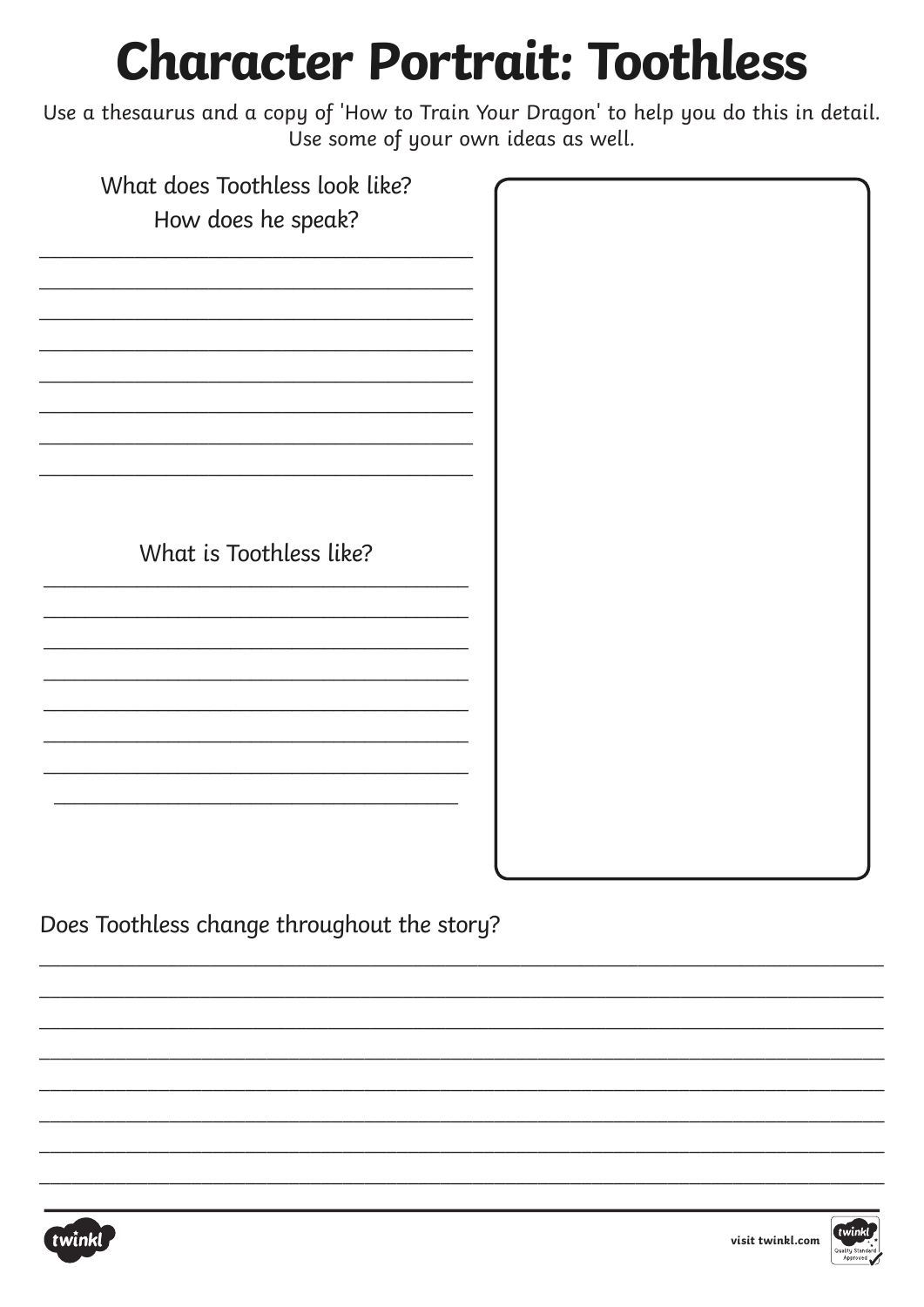## **Character Portrait: Toothless**

Use a thesaurus and a copy of 'How to Train Your Dragon' to help you do this in detail. Use some of your own ideas as well.

| Words and phrases about how Toothless<br>looks: |  |
|-------------------------------------------------|--|
|                                                 |  |
| Words and phrases about how Toothless<br>acts   |  |
|                                                 |  |

Would you like to be Toothless's owner? Give reasons why.